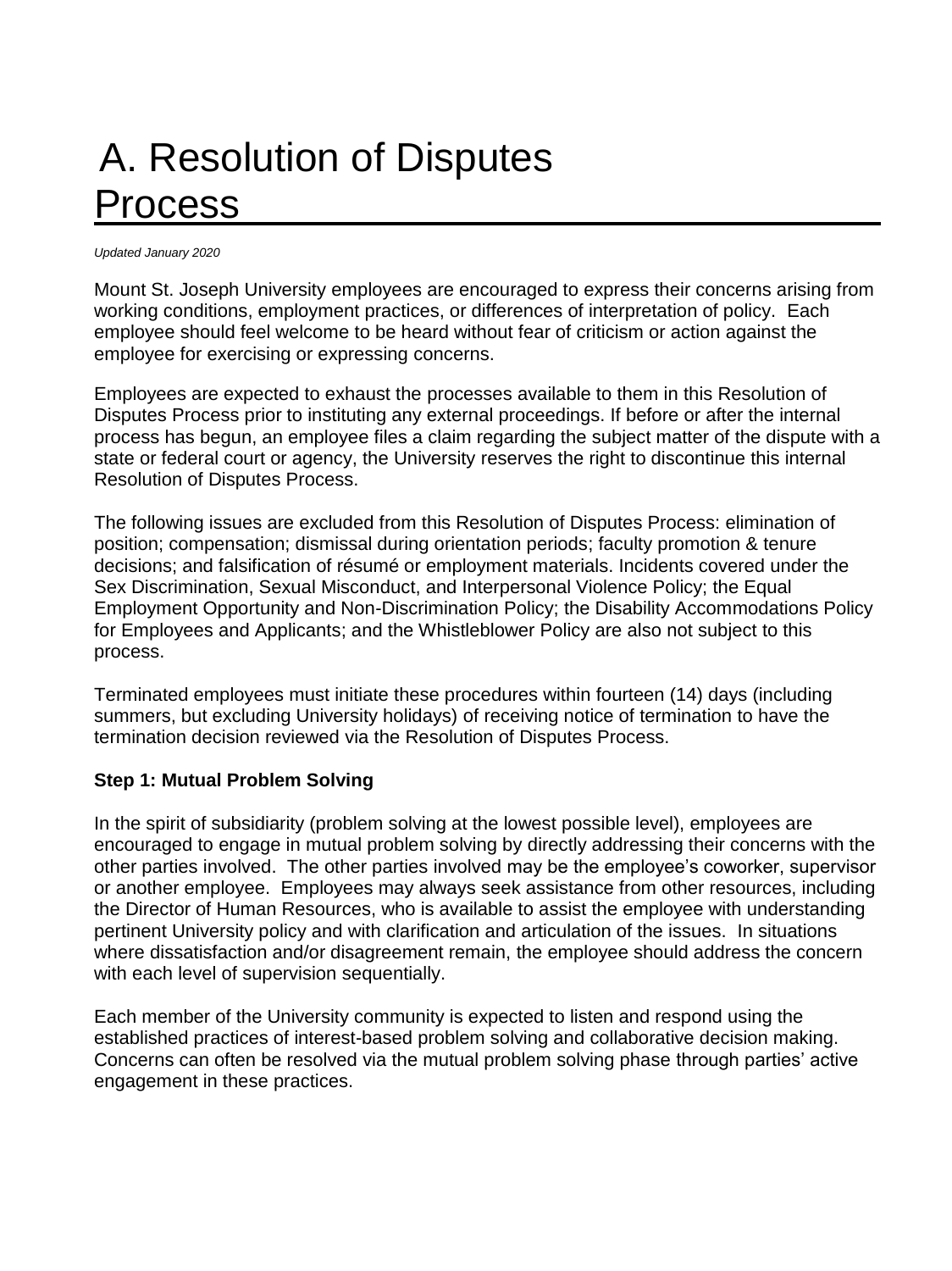#### **Step 2: Informal Conflict Resolution**

An employee who is not satisfied with the mutual problem solving process may request the Mediation and Resolution of Disputes Committee ("Committee") to facilitate an informal outcome through conflict resolution, which includes mediation. If a party bypasses step 1 because the party does not believe that an attempt at mutual problem solving is possible or would be productive, that party must explain its reasoning in that regard to the Committee.

Mediation is not arbitration. Mediation is negotiation using a neutral third party to help resolve a dispute. The Committee member(s) serving as mediator will not judge guilt or decide who is right or wrong during this process. Rather, this process is designed for the parties themselves to jointly reach solutions that will allow them a productive path forward. A sincere desire to resolve the issue, and an open mind to possible solutions via compromise are essential to effective mediation.

During the informal outcome process, the Committee member(s) will assist the parties in creating ideas to resolve their issues, but they will not create a solution itself or impose any solution on the parties. The Committee is neutral. During this phase, the Committee's role is to make sure that the parties clearly communicate with each other and attempt to resolve their own dispute.

### **Step 3: Written Statement Regarding the Informal Conflict Resolution Phase**

If a resolution cannot initially be agreed upon by the parties during the Informal Conflict Resolution phase, the unsatisfied party may initiate step 3 of this process by submitting a written statement to the Committee that includes a description of the disagreement from the unsatisfied party's perspective and the proposed solution. The Committee Co-chairs will serve as a clearinghouse for the process and will be responsible for appropriate documentation and record keeping. The Co-chairs will inform the parties involved, the immediate supervisor(s) (if applicable), and the Director of Human Resources (staff) or the Provost (faculty) that a request for Committee review has been made and a copy of the written statement will be provided to each.

Within fourteen (14) days (including summers, but excluding University holidays) after the receipt of the written statement, the Co-chairs will discuss the written statement with the unsatisfied party (or parties), the other parties involved, and the immediate supervisor(s), as applicable. After these discussions, the Co-chairs may gather additional information and/or documents they deem relevant to the concern raised. If any of the additional information and/or documents gathered includes new information, the Co-chairs must share that with the unsatisfied party (or parties) and the other parties involved to obtain their perspectives.

Within fourteen (14) days (including summers, but excluding University holidays) after concluding their discussions and gathering any additional information and/or documents they deem relevant, the Co-chairs will decide to: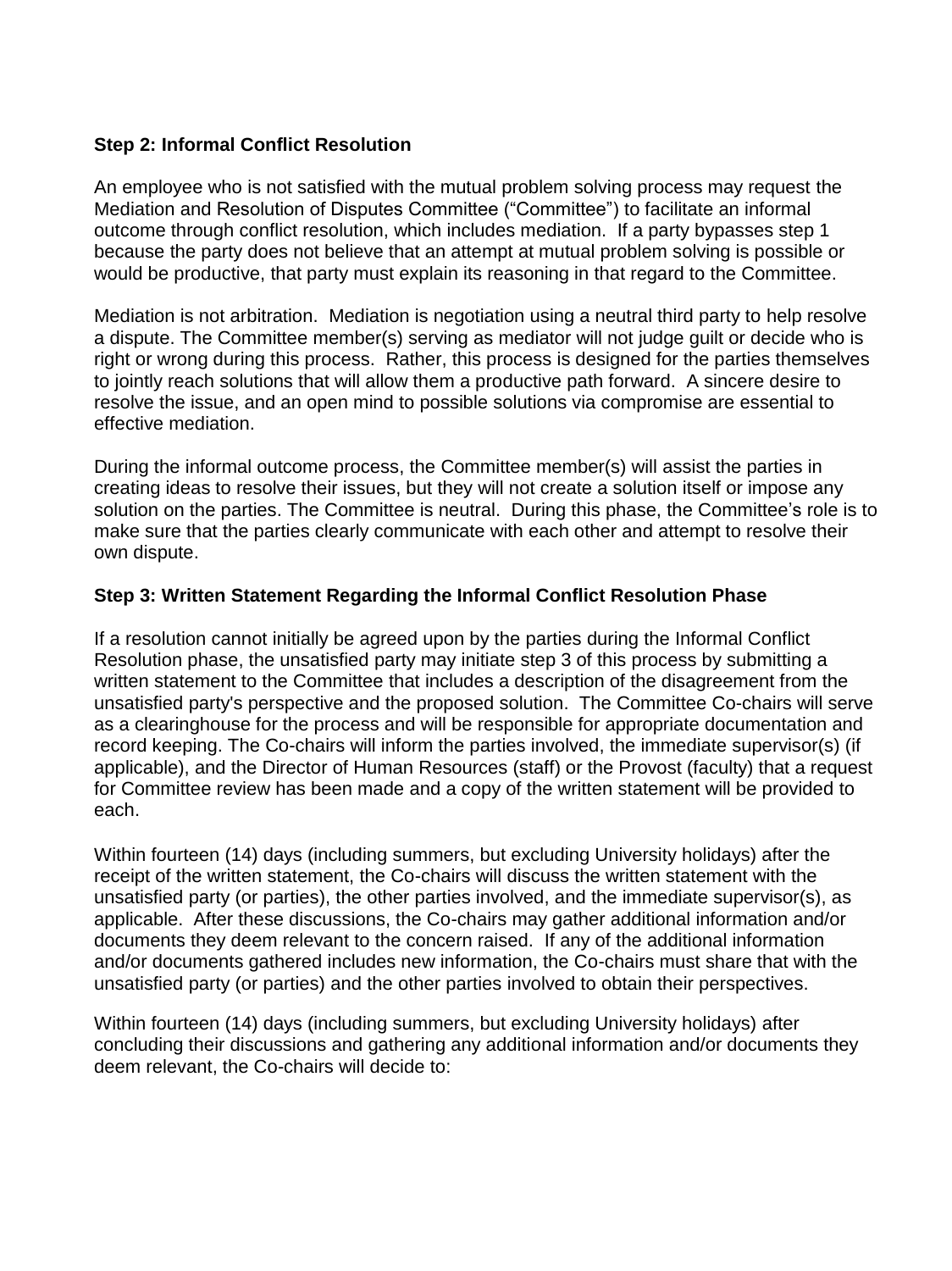- a) encourage the employee, the supervisor(s), and/or any other parties involved to renegotiate solutions and offer resources in conflict resolution, and/or;
- b) request that the employee, the supervisor(s) and/or any other parties involved make another attempt at mediation with a different Committee member as the mediator; and/or;
- c) confirm all informal outcome possibilities have been exhausted.

If the Co-chairs confirm that all informal outcome possibilities have been exhausted, the Cochairs will summarize the outcome of the process in a written report which will be sent to the parties involved, the immediate supervisor (if applicable), and the Director of Human Resources (staff) or Provost (faculty). This written report will be available during a formal resolution should such a process be initiated by one of the parties.

## **Step 4: Formal Outcome Through Full Committee Review**

If a party is still not satisfied with the informal processes, the party may file a written request for a Formal Outcome with the Committee, summarizing what outcome is desired and how the prior process(es) have failed to achieve a satisfactory outcome. The Formal Outcome is designed to provide a fair internal mechanism for ultimately resolving concerns. The success of this process depends upon willingness of all members of the University community to fully, truthfully, and promptly participate when asked.

- 1. The written request for a Formal Outcome must be submitted to the Co-chairs within fourteen (14) days (including summers, but excluding University holidays) of receiving the Co-chair's written report after the Informal Conflict Resolution phase (or other written decision, if the Informal Conflict Resolution phase is not applicable). The Co-chairs will provide a copy of this written request to the other parties involved, the employee's supervisor (if applicable), and the Director of Human Resources (staff) or Provost (faculty).
- 2. The Committee will first review if previous informal resolution efforts have been exhausted. If previous informal resolution efforts have not been exhausted, the Committee will refer the parties back to step 2 above.
- 3. The remaining Committee members who have not been involved with attempted resolution of the concern prior to the commencement of this step 4 (the "Ad Hoc Committee") will meet with each other, the involved parties, and the employee's supervisor (if applicable), as the Ad Hoc Committee deems necessary to make a recommendation regarding the concern raised. The Ad Hoc Committee may gather additional information and/or documents it deems relevant to making a recommendation regarding the concern raised. Any new information and/or documents brought forward at this stage must be shared with the other parties involved to obtain their perspectives.
- 4. The Ad Hoc Committee will report its recommendation(s) to the parties involved, the Director of Human Resources (staff) or Provost (faculty), and to the President's Cabinet within twenty-eight (28) days (including summers, but